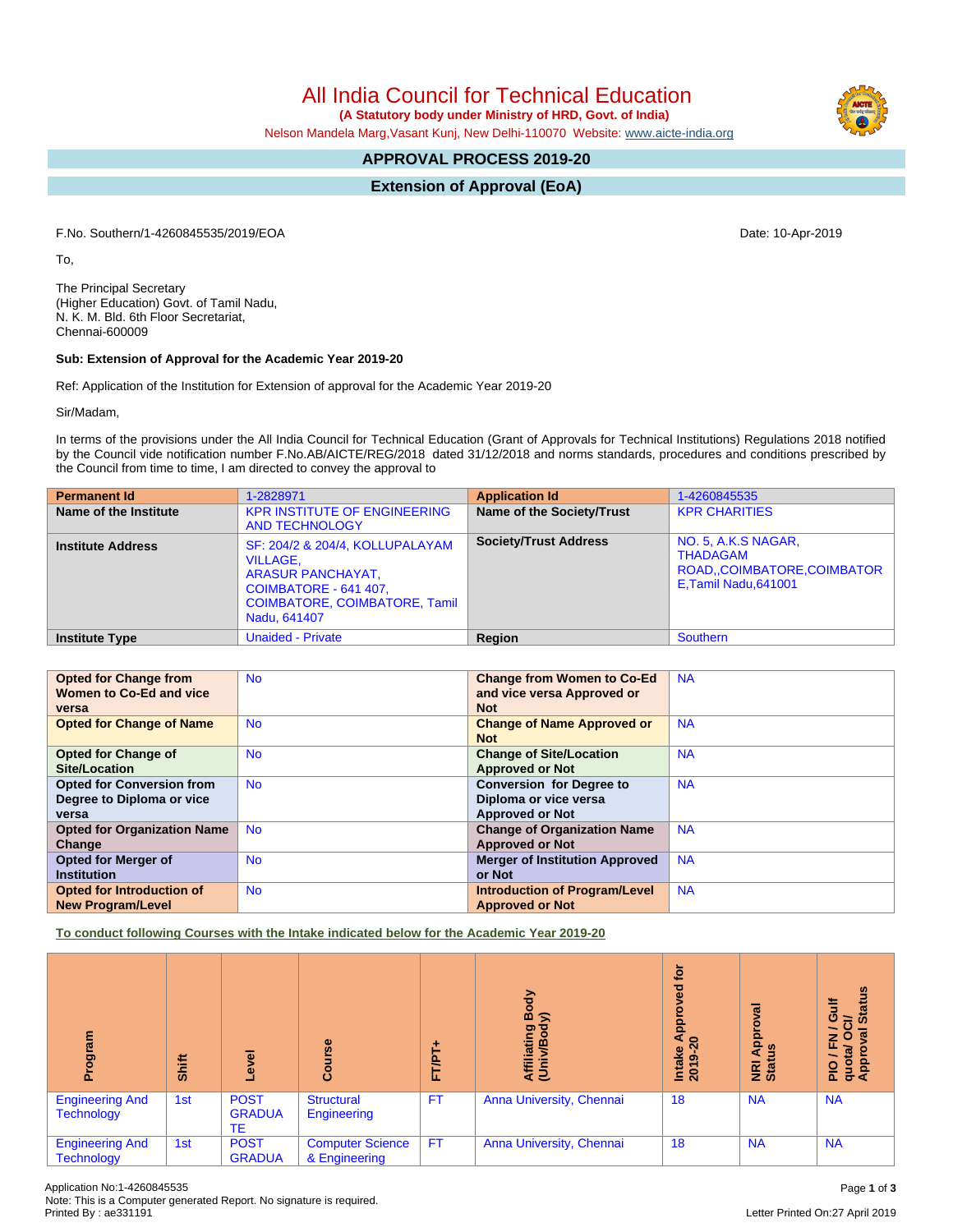|                                             |                 | <b>TE</b>                           |                                                            |           |                          |     |           |           |
|---------------------------------------------|-----------------|-------------------------------------|------------------------------------------------------------|-----------|--------------------------|-----|-----------|-----------|
| <b>Engineering And</b><br><b>Technology</b> | 1st             | <b>UNDER</b><br><b>GRADUA</b><br>TE | <b>Civil Engineering</b>                                   | <b>FT</b> | Anna University, Chennai | 120 | <b>NA</b> | <b>NA</b> |
| <b>Engineering And</b><br><b>Technology</b> | 1st             | <b>UNDER</b><br><b>GRADUA</b><br>TE | <b>Computer Science</b><br><b>And Engineering</b>          | <b>FT</b> | Anna University, Chennai | 180 | <b>NA</b> | <b>NA</b> |
| <b>Engineering And</b><br><b>Technology</b> | 1st             | <b>UNDER</b><br><b>GRADUA</b><br>TE | <b>Electrical And</b><br><b>Electronics</b><br>Engineering | <b>FT</b> | Anna University, Chennai | 120 | <b>NA</b> | <b>NA</b> |
| <b>Engineering And</b><br><b>Technology</b> | 1 <sub>st</sub> | <b>UNDER</b><br><b>GRADUA</b><br>TE | <b>Electronics And</b><br>Communications<br>Engineering    | <b>FT</b> | Anna University, Chennai | 180 | <b>NA</b> | <b>NA</b> |
| <b>Engineering And</b><br><b>Technology</b> | 1st             | <b>UNDER</b><br><b>GRADUA</b><br>TE | <b>Mechanical</b><br>Engineering                           | <b>FT</b> | Anna University, Chennai | 180 | <b>NA</b> | <b>NA</b> |
| <b>Engineering And</b><br><b>Technology</b> | 1st             | <b>POST</b><br><b>GRADUA</b><br>TE  | Cad Cam                                                    | <b>FT</b> | Anna University, Chennai | 18  | <b>NA</b> | <b>NA</b> |
| <b>Engineering And</b><br><b>Technology</b> | 1st             | <b>POST</b><br><b>GRADUA</b><br>TE  | <b>VIsi Design</b>                                         | <b>FT</b> | Anna University, Chennai | 18  | <b>NA</b> | <b>NA</b> |
| <b>Engineering And</b><br><b>Technology</b> | 1st             | <b>UNDER</b><br><b>GRADUA</b><br>TE | <b>Biomedical</b><br>Engineering                           | <b>FT</b> | Anna University, Chennai | 60  | <b>NA</b> | <b>NA</b> |
| <b>Engineering And</b><br><b>Technology</b> | 1 <sub>st</sub> | <b>UNDER</b><br><b>GRADUA</b><br>TE | <b>Chemical</b><br>Engineering                             | <b>FT</b> | Anna University, Chennai | 60  | <b>NA</b> | <b>NA</b> |

+FT –Full Time,PT-Part Time

In case of any differences in content in this Computer generated Extension of Approval Letter, the content/information as approved by the Executive Council / General Council as available on the record of AICTE shall be final and binding.

Strict compliance of Anti-Ragging Regulation: - Approval is subject to strict compliance of provisions made in AICTE Regulation notified vide F. No. 37- 3/Legal/AICTE/2009 dated July 1, 2009 for Prevention and Prohibition of Ragging in Technical Institutions. In case Institution fails to take adequate steps to Prevent Ragging or fails to act in accordance with AICTE Regulation or fails to punish perpetrators or incidents of Ragging, it will be liable to take any action as defined under clause 9(4) of the said Regulation.

#### **It is mandatory to comply all the essential requirements as given in APH 2019-20(appendix 6)**

NOTE: If the State Government / UT / DTE / DME has a reservation policy for admission in Technical Education Institutes and the same is applicable to Private & Self-financing Technical Institutions, then the State Government / UT/ DTE / DME shall ensure that 10 % of Reservation for EWS would be operational from the Academic year 2019-20 without affecting the percentage reservations of SC/ST/OBC/General . However, this would not be applicable in the case of Minority Institutions referred to the clause (1) of Article 30 of **Constitution of India.**

> **Prof. A.P Mittal Member Secretary, AICTE**

Copy to:

- **1. The Director Of Technical Education\*\*, Tamil Nadu**
- **2. The Registrar\*\*,** Anna University, Chennai
- **3. The Principal / Director,** Kpr Institute Of Engineering And Technology Sf: 204/2 & 204/4, Kollupalayam Village, Arasur Panchayat, Coimbatore - 641 407, Coimbatore,Coimbatore,